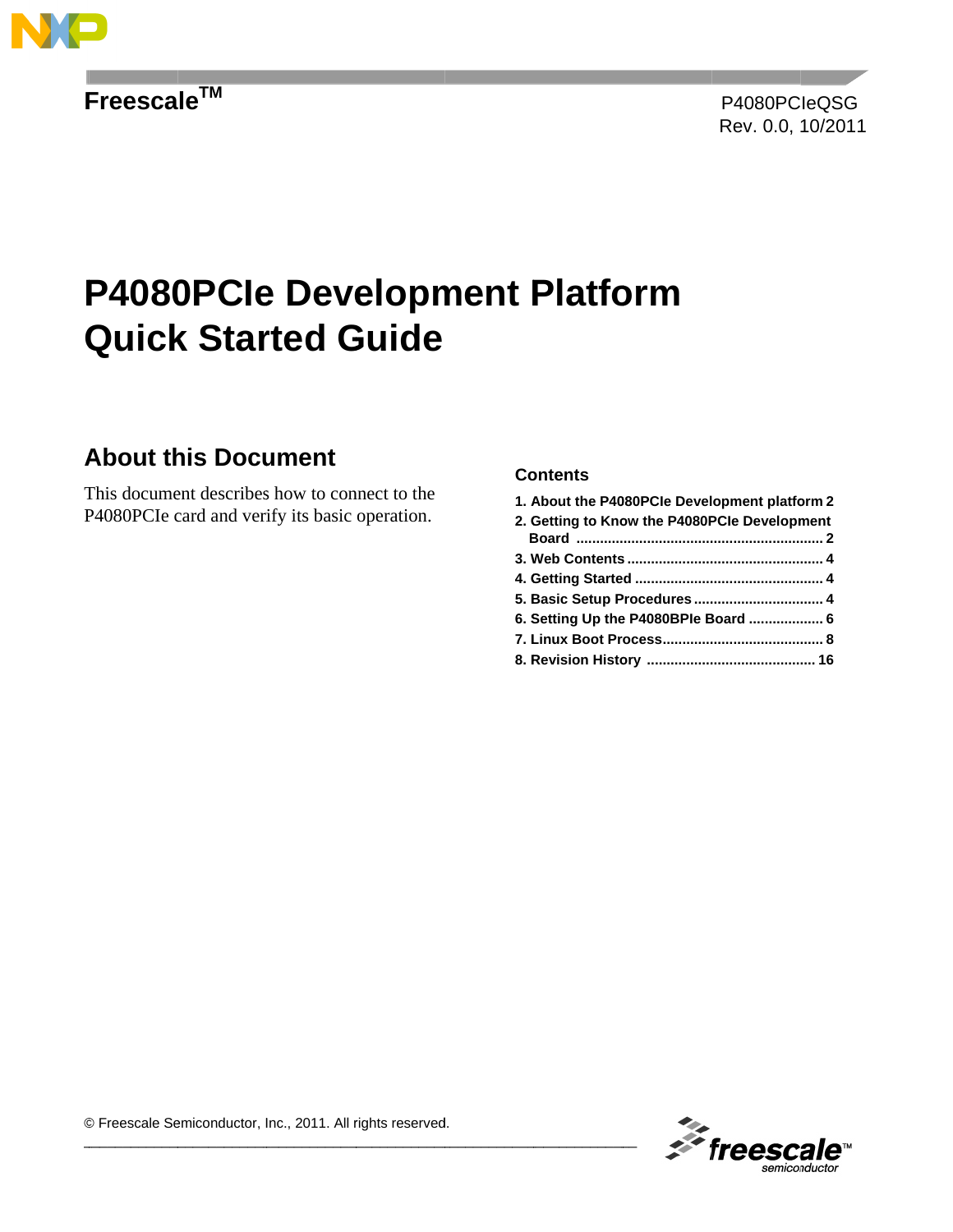

## **Required Reading**

It is assumed that the reader is familiar with the P4080 microprocessor and P4080 Board Support Package (BSP).

# 1 About the P4080PCle Development platform

The P4080PCIe board consists of four main blocks.

- CPU: Freescale's QorIQ P4080 multi-core processor with the e500mc core controls the 10G Ethernet,  $\bullet$ Management, Console and USB ports.
- CPLD: The Altera EPM1270 controls the power sequence, reset, control signals and MDIO/I2C/SPI interface.
- Power: Multiple power modules provide power conversion for various on board circuits.
- Netlogic AEL2020 dual 10G PHY for 10G Ethernet ports.  $\bullet$

# 2 Getting to Know the P4080PCIe Development Board



Ethernet Port: RGMII, Management Port, J4

- The P4080 is connected with a single port PHY (88E1111TFBGA) through the RGMII interface.  $\bullet$
- This port is used as the management port for the appliance.  $\bullet$
- The J4 connector is a dual RJ45 connector that is accessible through the front panel.
- The RJ45 connector has bi-color LEDs: Green and Yellow.  $\bullet$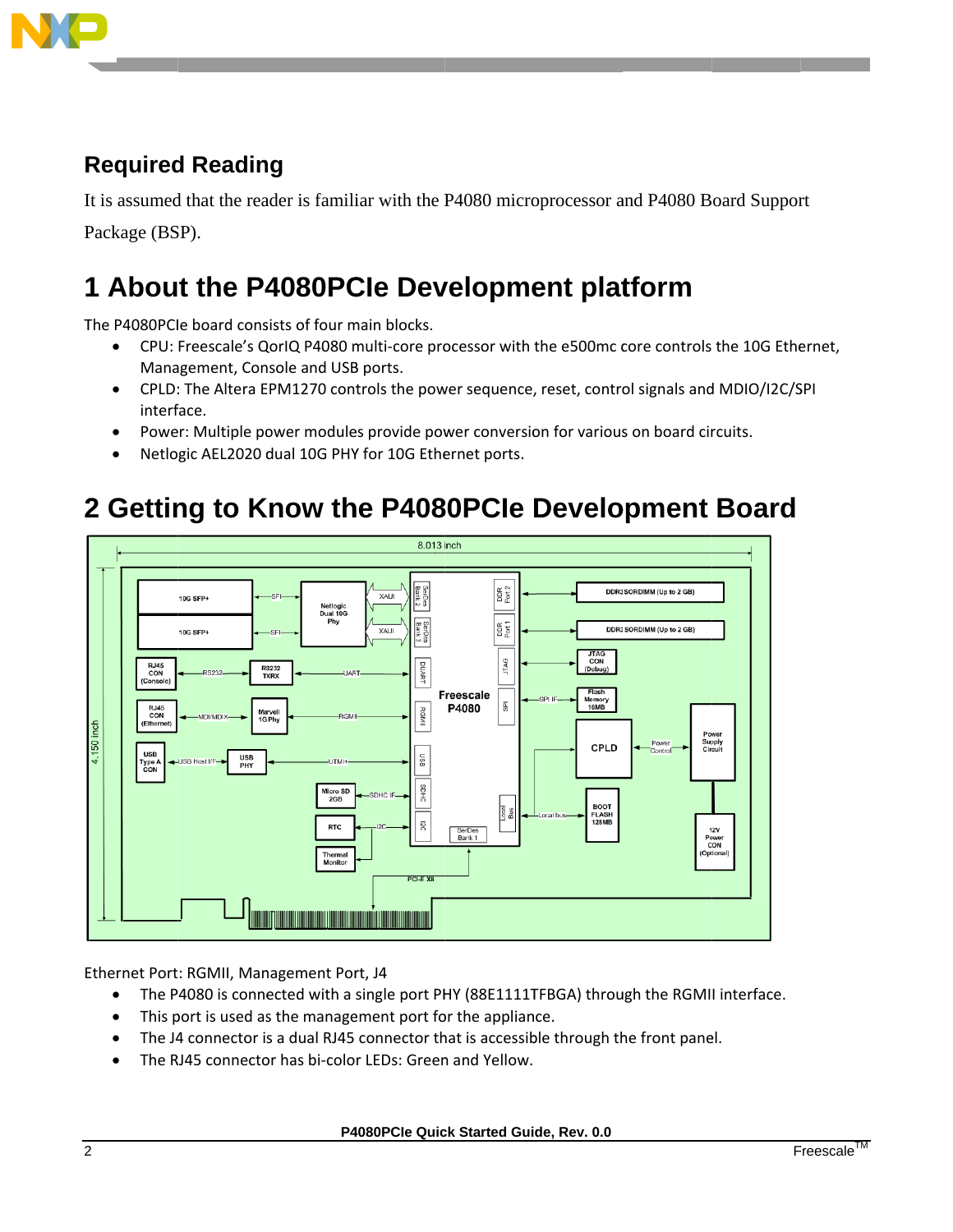

### DDR2/DDR3 DRAM Controller

- The P4080 supports 32 bit DDR2/DDR3 memory; however, on the P4080PCIe board only DDR3 is supported.
- The P4080PCIe utilizes two ECC Registered SORDIMM memory modules from ATP (P/N: XW1348E2GS-F-IM).
- Each of the memory modules is 2G Bytes

### Serial Interface

- Serial Interface 0, UART1, Console Port, J4
- Serial interface 0 is a RS232 level serial interface that is used as the console port for the Appliance. The J4 connector is a dual RJ45 connector that is accessible through the front panel.
- The default setting for this port is: 115200 baud, 8 data bit, no stop bits and even parity.

#### **USB 2.0**

- The P4080 supports USB 2.0.  $\bullet$
- The P4080PCIe utilizes a type A USB connector on the USB Interface for data storage.
- Connector CON1 is accessible through the front panel.
- The USB interface is designed to operate in host mode.
- The P4080PCIe is designed a self-powered device and as such it does not draw power from the USB port.

### Micro SD (Optional)

- The P4080 supports a Micro SD interface.
- The capacity of the Super Talent Micro SD (P/N: MSD2GST\_R) on the P4080PCIe board is 2G Bytes.  $\bullet$

### **Thermal Monitor**

- A thermal monitor is implemented on the P4080PCIe to monitor the junction temperature of the P4080.
- The Thermal Monitor P/N is ADT7461AARMZ.

### **External RTC**

- An external system real time clock is implemented on the P4080PCIe. The RTC P/N is DS3232S#  $\bullet$
- This RTC is battery powered.

### SPI Flash Memory

The P4080 has a SPI Interface. The SPI flash memory used on P4080PCIe is 16M Bytes from Spansion(P/N: S25FL128P0XNFI00). This flash memory can be used to store board info.

### **NETLOGIC PHY**

- The AEL2020 Netlogic PHY has the following integrated peripherals:  $\bullet$ 
	- o XAUI ports
		- $\mathbf{r}$ **CML** serial interface
		- **XAUI Ports and CML Ports**  $\mathbf{r}$
		- The 2 XAUI ports are connected to the P4080, and the 2 high speed CML ports are connected to a 10G SFP+ module.
	- 10G SFP+ Transceiver (optional)  $\circ$ 
		- The PHY can access the SFP+ registers through I2C bus.
		- Two types of SFP+ modules could be used on the P4080PCIe: SR (shot range) and LR (long range).

P4080PCle Quick Started Guide, Rev. 0.0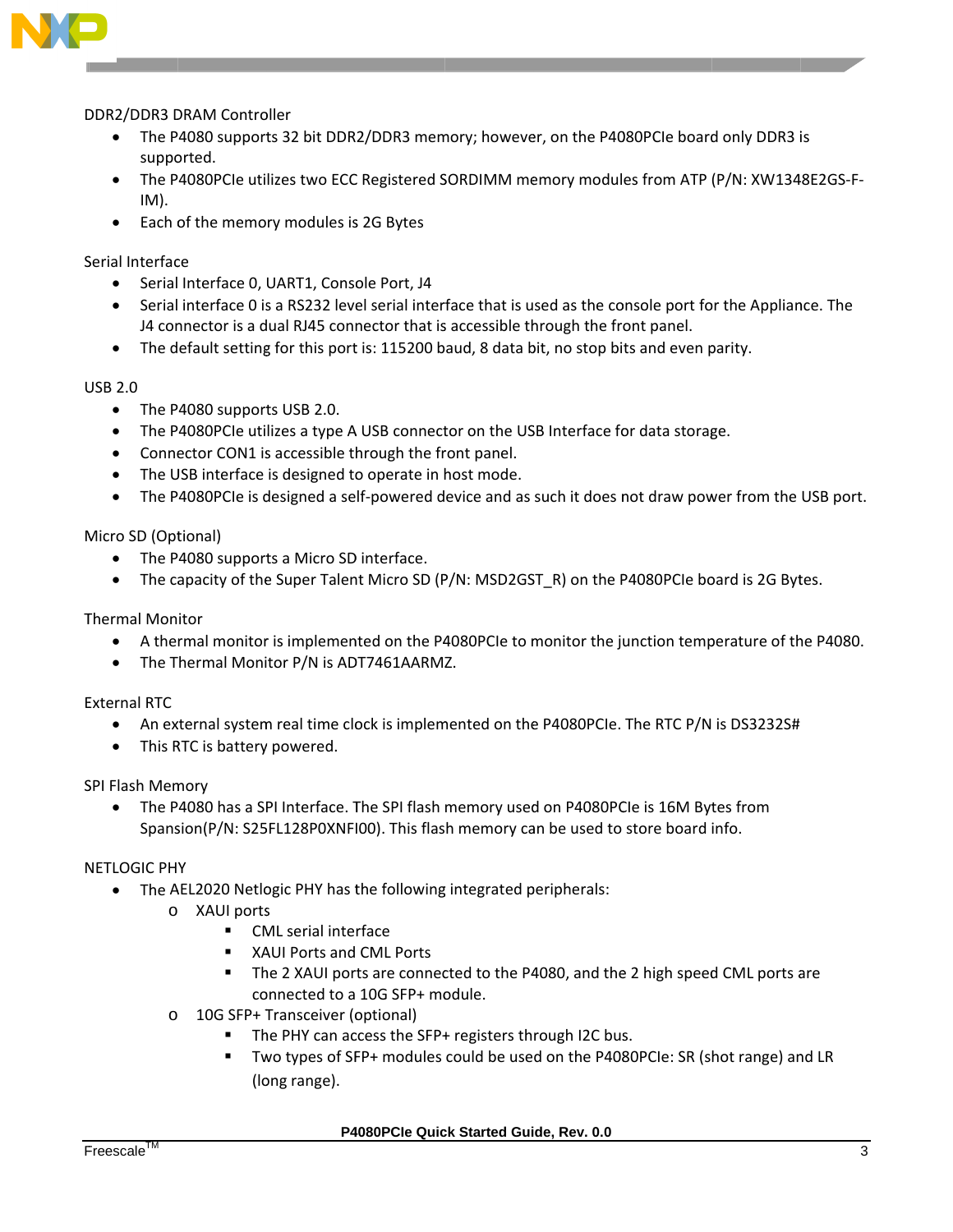

# **3 Web Contents**

Please refers to http://www.freescale.com/webapp/sps/site/prod summary.jsp?code=P4080PCIE for the latest P4080PCIe documents and software.

Table 1 Website Contents lists a sample of the documents available on www.freescale.com.

Documentation

- $\bullet$ N710 PCIE Adapter Users Guide and SW Release Notes
- $\bullet$ Niagara 710B Hardware Specification
- Niagara 710 and 711 U-boot & Linux Upgrade Instructions  $\bullet$
- N710 P4080 PCIE Adapter Software Proto Release Notes  $\bullet$

**Software Development Tools** 

- $\bullet$ P4080 SDK2.3
- One Convergency P4080PCle patch, P4080-PCIE-PRODUCTION-09-20-2011.tgz  $\bullet$
- FSL-Adapter-TestPlan-1.2.doc  $\bullet$
- Niagara710 Hardware spec rev03.pdf  $\bullet$
- Release-notes.pdf

### **Table 1 Website Contents**

# **4 Getting Started**

This section describes how to use the P4080PCIe board and the components in the kit. This section also describes the PC requirements to develop applications using the P4080PCIe board.

## **Unpacking the Kit**

The P4080PCIe is shipped with the items listed below:

- P4080PCIe card with Fan  $\bullet$  $(1)$
- Cat 5 cable  $(1)$  $\bullet$
- Console cable  $(1)$
- Custom Power Supply  $(1)$
- Power Cable  $-$  US  $(1)$
- **Screws for Bracket**  $(2)$

# **5 Basic Setup Procedures**

The steps to getting started with the board are:

- $1.$ Setup the x86 host to run a Linux environment.
- $2.$ Insert the P4080PCIe board into an open PCIe slot on the host.
- $3<sub>1</sub>$ Connect a power source to the P4080PCIe board.
- $\overline{4}$ Connect to the Ethernet and console port on the P4080PCIe board.
- Power on the board. 5.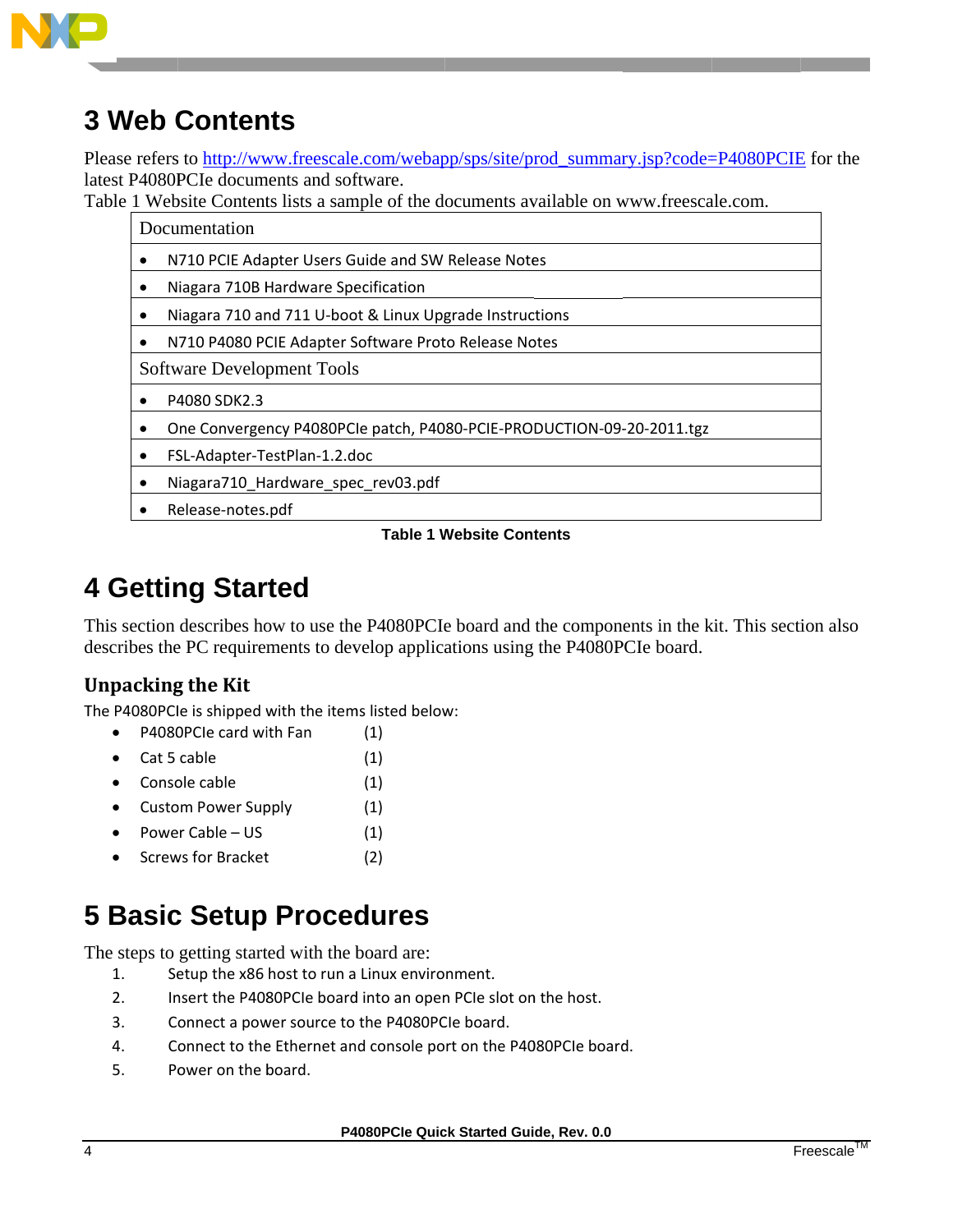

6. Boot Linux and login.

These steps are described in detail in the following sections.

### **Host Setup**

The x86 host can run either Microsoft Environment or Linux environment. For illustration, Ubuntu 10.04 is used in this document.

### **Configure Host IP address**

Assuming the host x86 machine has two Ethernet interfaces. Eth0 is for a production network (green LAN), and eth1 is for a lab network (red LAN). The Linux command needed to configure the host IP address for the eth1 interface is shown below:

```
$ sudo ifconfig eth1 192.168.2.1 netmask 255.255.255.0
```
### **Install TFTP daemon (optional)**

One is free to use any tftp server they like. The command to use tftpd-hpa is shown below:

```
$ sudo aptitude install tftpd-hpa
[sudo] password for user:
Reading package lists... Done
Building dependency tree
Reading state information... Done
Reading extended state information
Initializing package states... Done
The following NEW packages will be installed:
  tftpd-hpa
```
### Install terminal console software

The Minicom terminal console is used as an example in this document. Minicom should be pre-loaded with the ubuntu release. Alternatively, one can install minicom by running the following command:

\$ sudo aptitude install minicom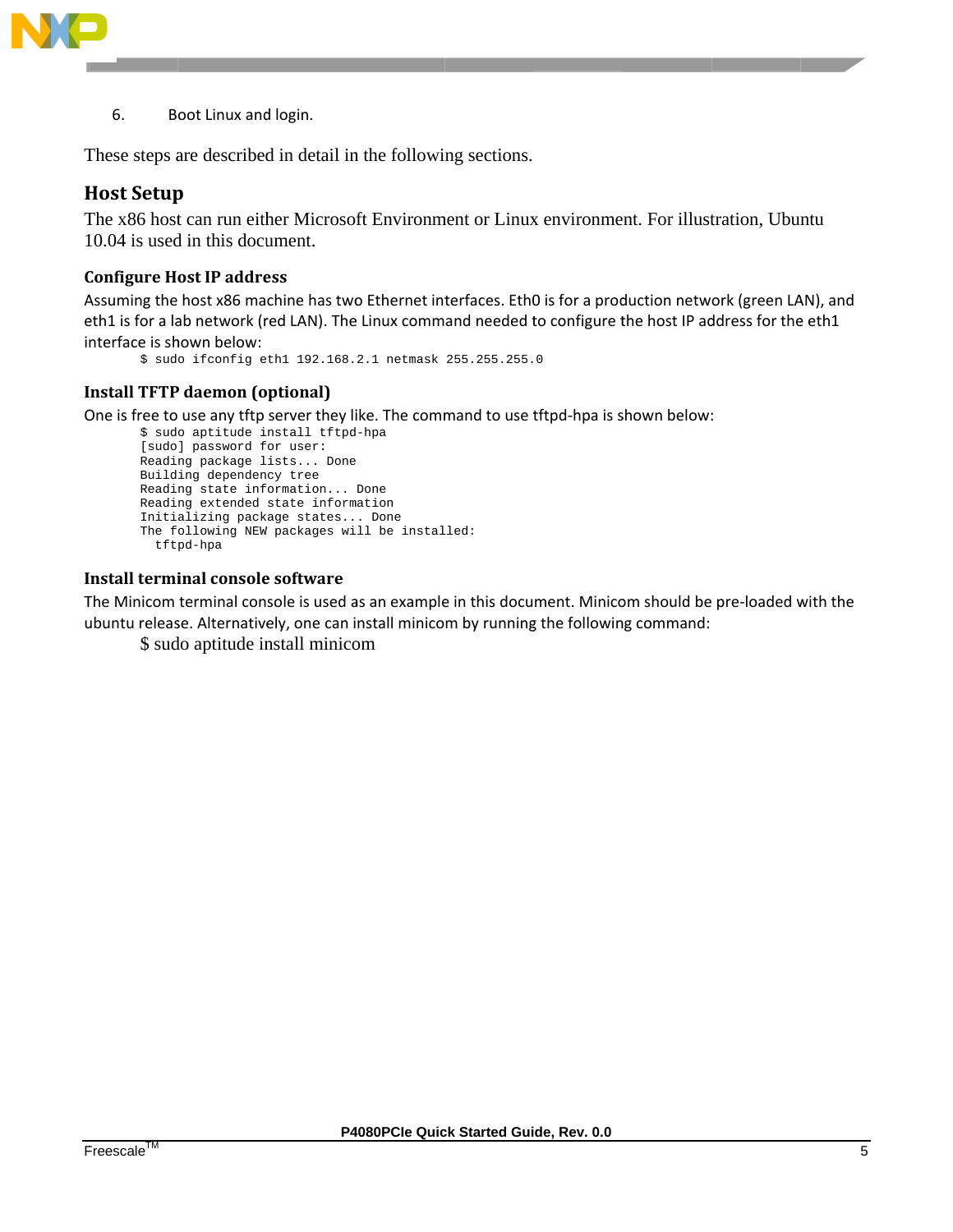

# **6 Setting Up the P4080BPle Board**

Unpack the P4080PCIe card from the box.

## **Option 1: Standalone Mode**

Connect the provided customer power supply (P/N SA-125A0IV) to the P4080PCIe's 6 pins power cable receptacle.



Figure 1 P4080PCle standalone mode

## **Option 2: PCIe Mode**

Insert the P4080PCIe to any open PCIe x8 or x16 slot as shown in Figure 2 P4080PCIe in a PCIe x8 slot



Figure 2 P4080PCle in a PCle x8 slot.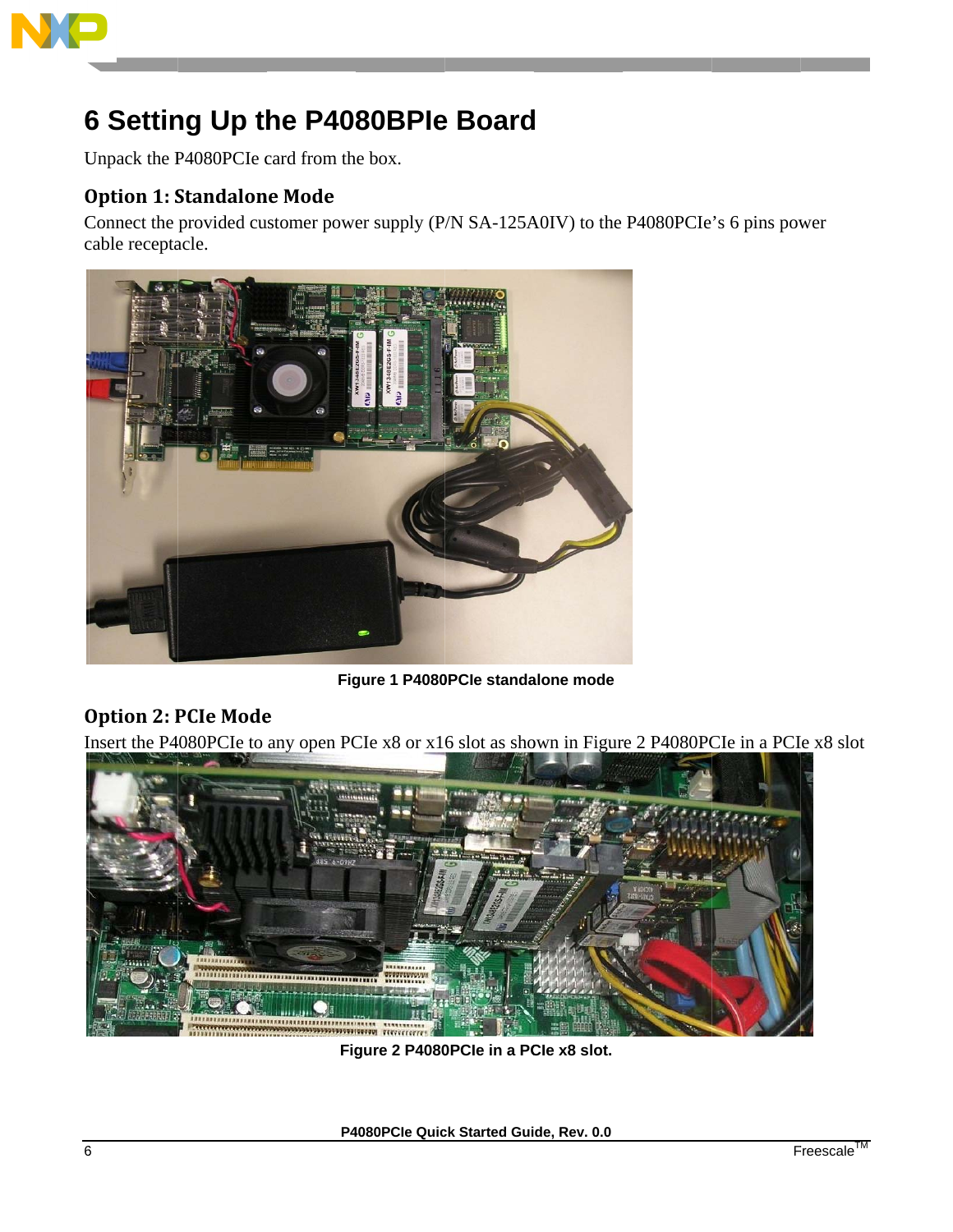

Connect the 5V power supply cable to a 6 pins PCI Express power cable receptacle. The receptacle usually labeled with "PCI".

## **Connect Terminal access with an RS232 Cable**

Connect the P4080PCIe console cable between the P4080PCIe console port and the x86 host serial, as shown in Figure 3 P4080PCIe wiring.

If your x86 host does not have a RS232 serial port, you may want to use a USB to serial cable (shown below). Check your linux console message for the correct serial port assignment.



[4011.742274] ftdi sio ttyUSB0: FTDI USB Serial Device converter now disconnected from ttyUSB0 [4011.742310] ftdi sio 2-3:1.0: device disconnected [4014.280043] usb 2-4: new full speed USB device using ohci\_hcd and address 6 [4014.507870] usb 2-4: configuration #1 chosen from 1 choice [4014.516015] ftdi\_sio 2-4:1.0: FTDI USB Serial Device converter detected [4014.516074] usb 2-4: Detected FT232RL [4014.516080] usb 2-4: Number of endpoints 2 [4014.516086] usb 2-4: Endpoint 1 MaxPacketSize 64 [4014.516091] usb 2-4: Endpoint 2 MaxPacketSize 64 [4014.516096] usb 2-4: Setting MaxPacketSize 64 [4014.518825] usb 2-4: FTDI USB Serial Device converter now attached to ttyUSBO

Serial port configuration: 115200baud, No parity, 8 data bit, 1 stop bit. \$ sudo minicom

Press CTRL-A, O, for minicom configuration

| Filenames and paths<br>File transfer protocols<br>Serial port setup<br>Modem and dialing<br>Screen and keyboard<br>Save setup as dfl<br>Save setup as<br>Exit |  |  |
|---------------------------------------------------------------------------------------------------------------------------------------------------------------|--|--|
|                                                                                                                                                               |  |  |
| Select "Serial port setup" for Serial Device selection and configuration.                                                                                     |  |  |
| A - Serial Device : /dev/ttyUSB0                                                                                                                              |  |  |
| B - Lockfile Location : /var/lock                                                                                                                             |  |  |
| C - Callin Program                                                                                                                                            |  |  |
| D - Callout Program                                                                                                                                           |  |  |
| $E - Bps/Par/Bits$ : 115200 8N1                                                                                                                               |  |  |
| F - Hardware Flow Control : Yes                                                                                                                               |  |  |
| G - Software Flow Control: No                                                                                                                                 |  |  |

### **Ethernet cable connection**

Connect the P4080PCIe management port to the Host Ethernet port, as shown in Figure 3 P4080PCIe Wiring.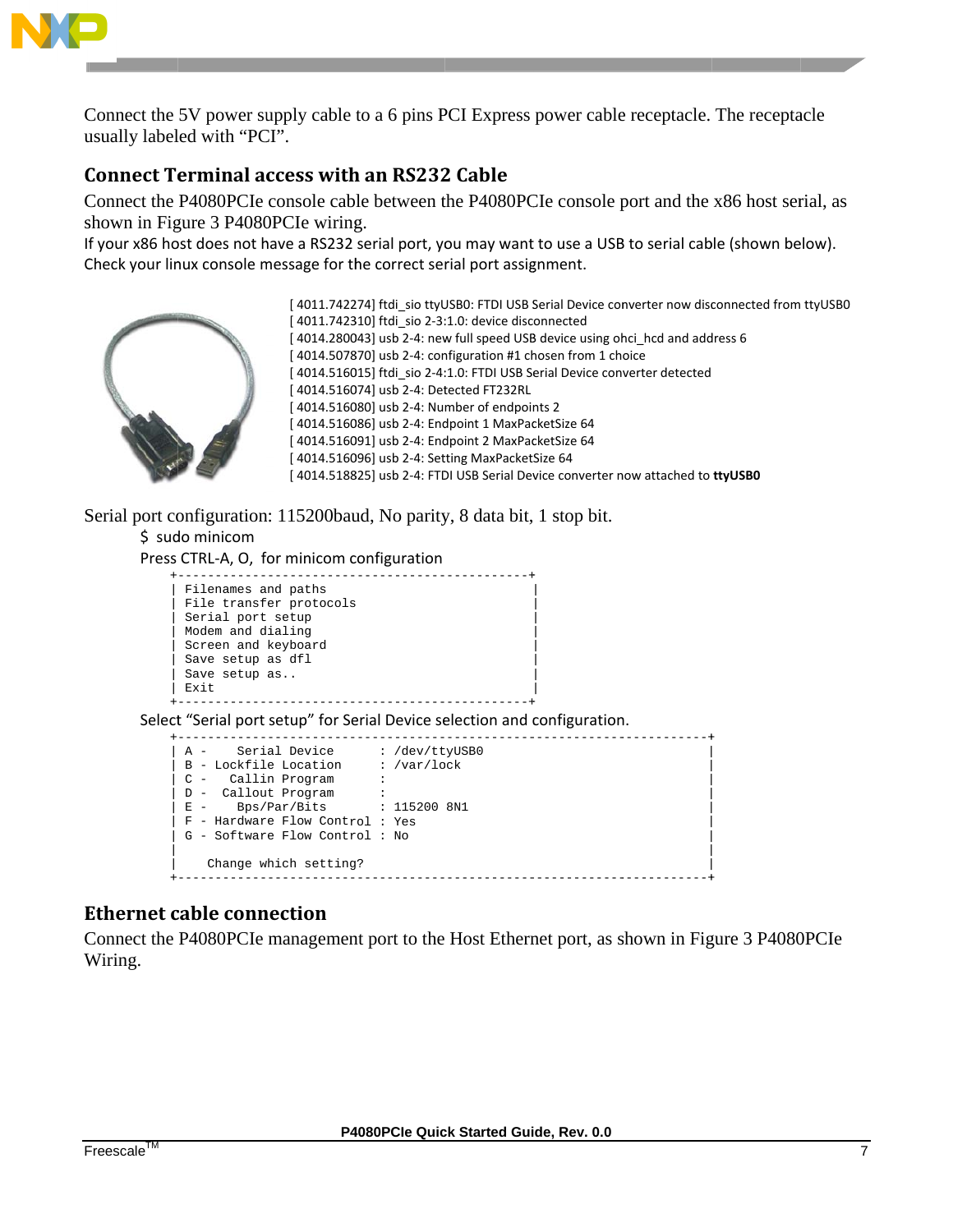



Serial Interface: USB to Serial cable

Management port: Ethernet or cross over cable

P4080PCIe Console port and console cable

Console cable connected to USB to Serial cable

P4080PCIe in a PCIe x8 slot

Figure 3 P4080PCle Wiring.

# **7 Linux Boot Process**

## Invoke the terminal console software

Type in the following command to invoke the terminal console:

\$ sudo minicom

Enabling controller 1 2 GiB left unmapped

Power-on the P4080PCIe unit to start the boot up process. The console will display a countdown message from 3 to 0 on the terminal. Press the enter key during the countdown to abort normal auto boot, which should get you to a command prompt: " $\Rightarrow$ ".

```
U-Boot MPS N710 2010.12 (Sep 20 2011 - 13:24:26)
CPU0: P4080E, Version: 2.0, (0x82080020)
Core: E500MC, Version: 2.0, (0x80230020)
Clock Configuration:
      CPU0:1333.333 MHz, CPU1:1333.333 MHz, CPU2:1333.333 MHz, CPU3:1333.333 M
      CPU4:1333.333 MHz, CPU5:1333.333 MHz, CPU6:1333.333 MHz, CPU7:1333.333 M
      CCB:666.667 MHz.
      DDR:666.667 MHz (1333.333 MT/s data rate) (Asynchronous), LBC:83.333 MHz
      FMAN1: 500 MHz
      FMAN2: 500 MHz
      PME: 333.333 MHz
L1:
      D-cache 32 kB enabled
      I-cache 32 kB enabled
Sys ID: 0x0711, Board Version 0x 0, CPLD Ver: 0x0336-bit Addressing
Reset Configuration Word (RCW):
      00000000: 10600000 00000000 20201820 0000cccc
      00000010: 08402200 3c3c2000 de800000 61000000
      00000020: 00300000 00000000 00000000 008b0000
      12C:ready
DRAM: Initializing....using SPD
Detected RDIMM(s)
Detected RDIMM(s)
CS2 is disabled.
CS3 is disabled.
CS2 is disabled.
CS3 is disabled.
Implementing recommended DDR3 Init sequence
Enabling controller 0
```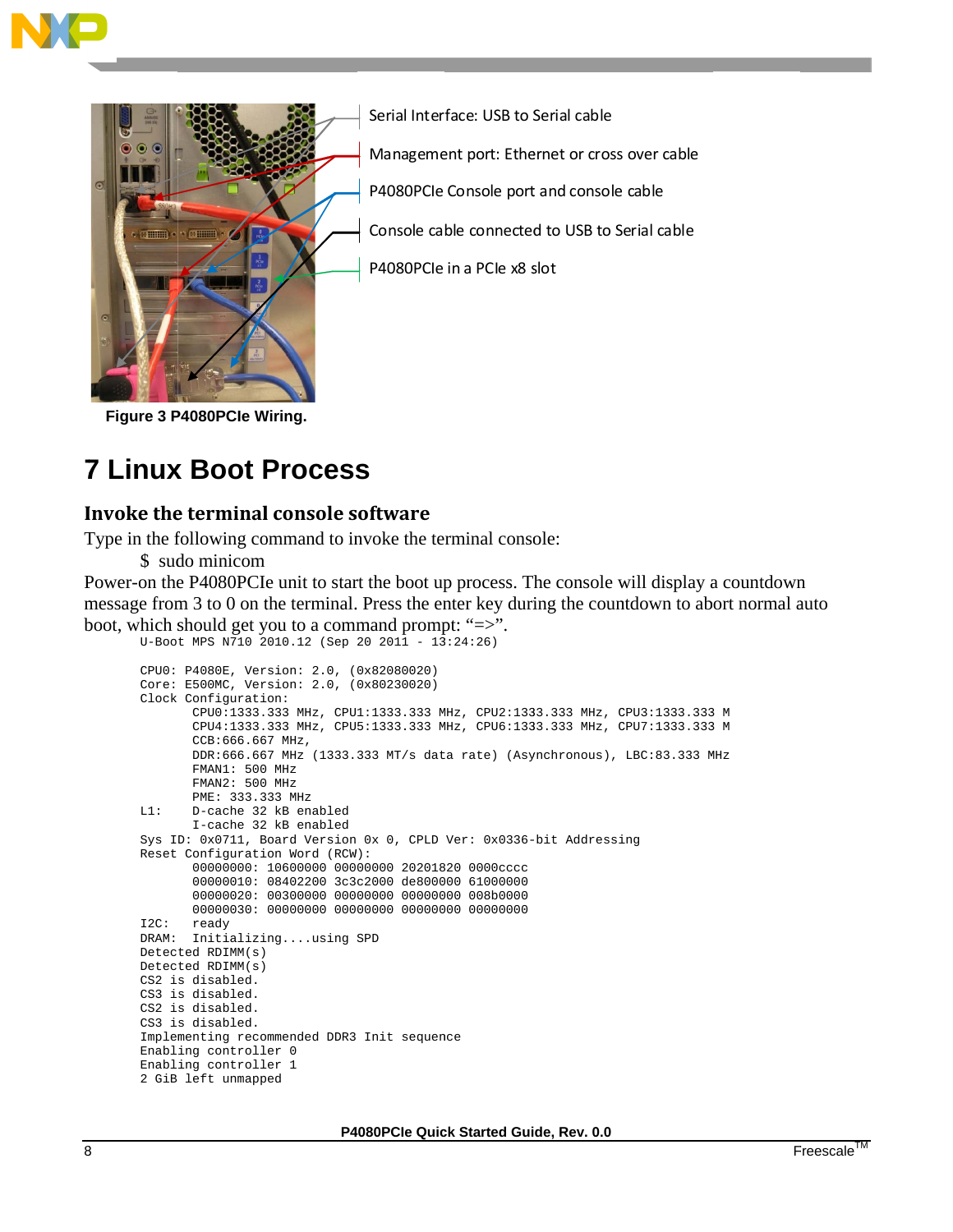

```
DDR: 4 GiB (DDR3, 64-bit, CL=8, ECC on)
      DDR Controller Interleaving Mode: cache line
      DDR Chip-Select Interleaving Mode: CS0+CS1
Testing 0x00000000 - 0x7fffffffTesting 0x80000000 - 0xffffffff
Remap DDR 2 GiB left unmapped
Relocating u-boot to 0x7ff30000
POST memory PASSED
FLASH: 128 MiB
L2: 128 KB enabled
Corenet Platform Cache: 2048 KB enabled
p4080_erratum_serdes8 enable Bank3
p4080_erratum_serdes8 enable Bank2
p4080_erratum_serdes9 reset Bank2
p4080_erratum_serdes9 reset Bank3
MMC: FSL_ESDHC: 0
EEPROM: N710 v2
PCIel: Endpoint, with errors. Clearing. Now 0x00000000
Setting up PCIE Outbound Regions
       Region 0:
       bus start = 0x0bus end = 0x20000000phys\_start = 0xc00000000Outbound memory range: 0:20000000
PCICSRBAR @ 0xff000000
x8, regs @ 0xfe200000
fsl_pci_config_unlock CFG_READY
PCIe1: Bus 00 - 00serial
Tn:
Out: serial
     serial
Err:
Net:
      Fman: Uploading microcode version 101.8.0.
Dtsec: PHY is Marvell MV88E1111 (1410cc2)
AEL2020 Config Phy
AEL2020 Config Phy ERRATUM_SERDES9
       AEL2020 FM1 Phy
... waiting for ael2020 reset to clear
AEL2020 1.C001 = 0x210GE Port 0 SFP Module NOT Detected, TX Not Enabled
Fman: Uploading microcode version 101.8.0.
AEL2020 Config Phy
AEL2020 Config Phy ERRATUM_SERDES9
       AEL2020 FM2 Phy
... waiting for ael2020 reset to clear
AEL2020 1.C001 = 0x1
10GE Port 1 SFP Module NOT Detected, TX Not Enabled
FM1@DTSEC2, FM1@TGEC1, FM2@TGEC1
ADT7461 Detected
STTS2002 SPD 0 Detected
STTS2002 SPD 1 Detected
Setting up MX CP Bridge with Local Device Side PCIE window 0x8000000
N710 Booted from Primary Flash Bank 0
```
#### $\Rightarrow$

## Setup and verify the Ethernet port between the P4080PCIe and the Host PC

To setup and verify a working Ethernet port between the P4080PCIe and the Host, type the following commands at the uboot prompt "=>".

```
=> setenv ethact FM1@DTSEC2
\Rightarrow setenv serverip 192.168.2.1
=> setenv gatewayip 192.168.2.1
\Rightarrow setenv ipaddr 192.168.2.10
=> ping $serverip
```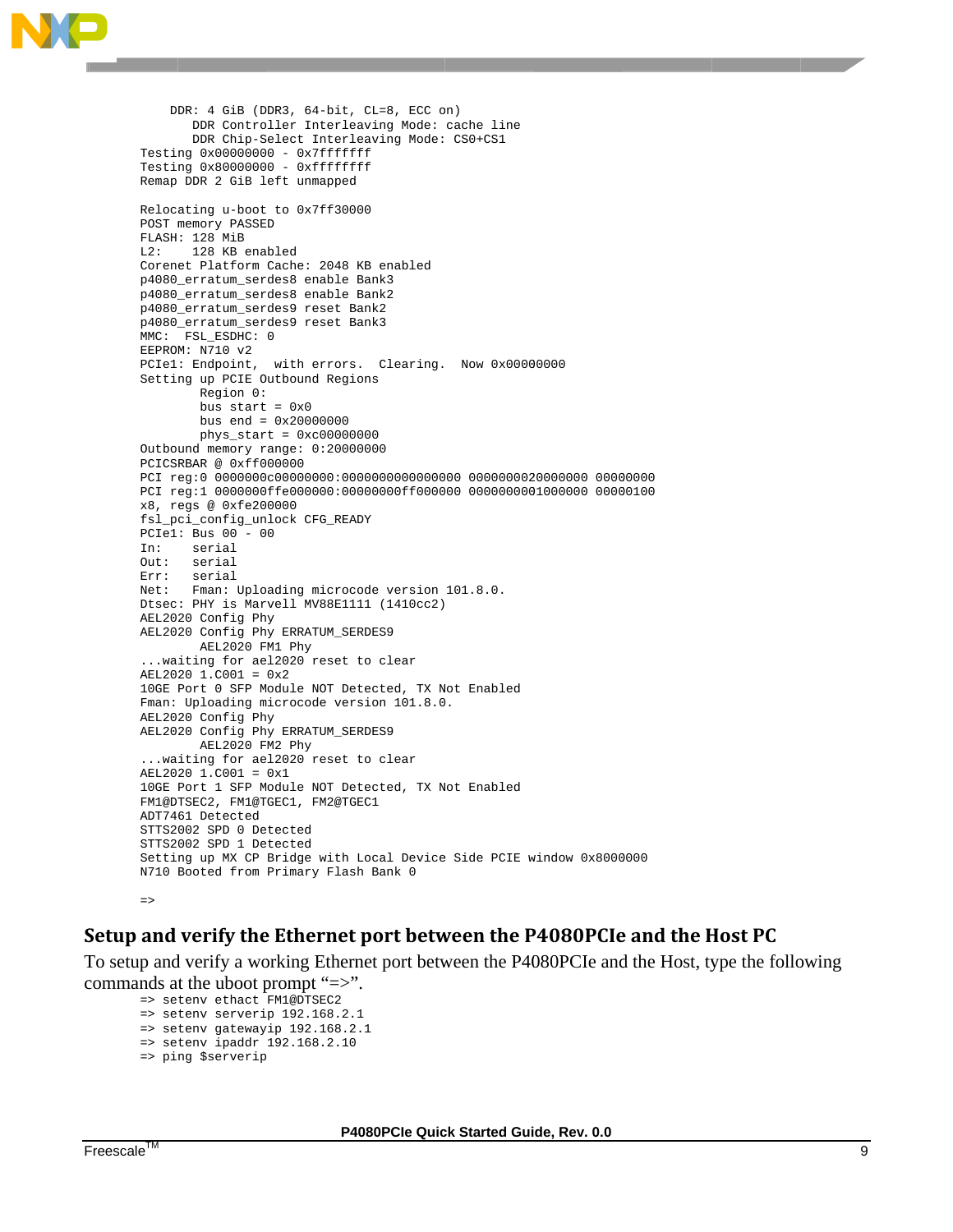

## **Normal Linux boot**

The default uboot has the following pre-defined environment variables (the command pri prints the environment settings):

```
\Rightarrow pri
bootargs=root=/dev/ram console=ttyS0,115200
bootcmd=bootm 0xe8020000 0xe9300000 0xe8800000
bootdelay=3
```
If you did interrupt the countdown for the boot process, type the following command to boot with pre-loaded linux image from the flash memory.

 $\Rightarrow$  bootm

If you did not intercept the boot process, P4080PCIe will boot with pre-loaded linux image from the flash memory and the following data should match the boot log.

```
## Booting kernel from Legacy Image at e8020000 ...
   Image Name: Linux-2.6.34.6
                2011-08-16 5:13:17 UTC
   Created:
               PowerPC Linux Kernel Image (gzip compressed)
   Image Type:
                3369364 Bytes = 3.2 MiB
   Data Size:
   Load Address: 00000000
   Entry Point: 00000000Verifying Checksum ... OK
## Loading init Ramdisk from Legacy Image at e9300000 ...
   Image Name: uboot initramfs rootfs
   Created:
                2011-08-16 5:48:42 UTC
   Image Type: PowerPC Linux RAMDisk Image (gzip compressed)
                19255434 Bytes = 18.4 MiB
   Data Size:
   Load Address: 00000000
   Entry Point: 00000000
   Verifying Checksum ... OK
## Flattened Device Tree blob at e8800000
   Booting using the fdt blob at 0xe8800000
   Uncompressing Kernel Image ... OK
   Loading Ramdisk to 2eda2000, end 2ffff08a ... OK
   Loading Device Tree to 00ff3000, end 00fff9b7 ... OK
Using P4080 N710 machine description
Memory CAM mapping: 256/256/256 Mb, residual: 3328Mb
Linux version 2.6.34.6 (bhagya@localhost.localdomain) (gcc version 4.5.1 (Sourcery G++ Lite
20101Found initrd at 0xeeda2000:0xeffff08a
No /soc@ffe000000/qman@318000 property 'fsl,qman-fqd', using lmb_alloc(0000000000200000)
No /soc@ffe000000/gman@318000 property 'fsl,gman-pfdr', using lmb_alloc(0000000001000000)
Oman ver: 0a01, 01, 01
No /soc@ffe000000/bman@31a000 property 'fsl,bman-fbpr', using lmb_alloc(0000000001000000)
Bman ver: 0a02, 01, 00
pme: No /soc@ffe000000/pme@316000 property 'fsl,pme-pdsr', using lmb_alloc(0x0000000000000000)
pme: No /soc@ffe000000/pme@316000 property 'fsl,pme-sre', using lmb_alloc(0x0000000000000000)
USDPAA region at f8000000:4000000
CPU maps initialized for 1 thread per core
bootconsole [udbg0] enabled
setup_arch: bootmem
Found FSL PCI host bridge at 0x0000000ffe200000. Firmware bus number: 0->0
PCI host bridge /pcie@ffe200000 ranges:
MEM 0 \times 00000000000000000...0 \times 0000000001ffffffff -> 0x00000000000000000
 IO 0x0000000ff8000000..0x0000000ff800ffff -> 0x0000000000000000
P4080_EP:: Before writing, read from BAR0 d1000000
Setting CCSR size as 0xff000000
P4080_EP:: Value read from BAR0 first time is ff000000
P4080_EP:: BAR address after host enumeration d1000000
/pcie@ffe200000: PCICSRBAR @ 0xdf000000
Inbound RAM test memory physical address is 0x6aac70, inbound_ram_test[3] is 4
P4080_EP: USDPAA shared memory start: f8000000
P4080_EP: Updated TAR value with USDPAA shared memory is: f8000
/pcie@ffe200000: DMA window size is 0xdf000000
P4080 N710 board from Interface Masters and MPS
arch: exit
```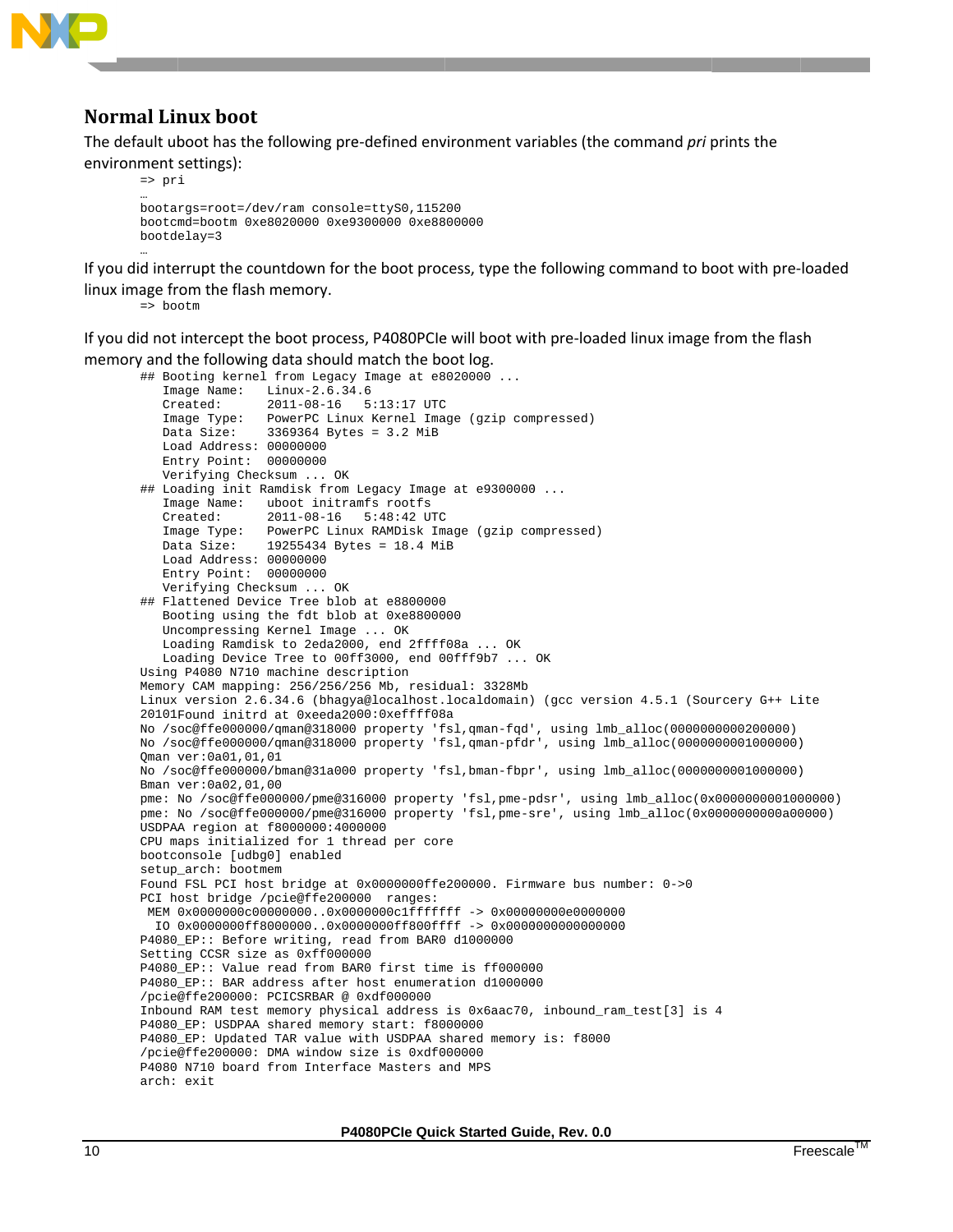```
Zone PFN ranges:
           0 \times 00000000 -> 0 \times 00030000DMA
  Normal
           empty
  HiqhMem 0x00030000 -> 0x00100000Movable zone start PFN for each node
early_node_map[1] active PFN ranges
    0: 0 \times 000000000 -> 0 \times 001000000MMU: Allocated 1088 bytes of context maps for 255 contexts
PERCPU: Embedded 9 pages/cpu @c3010000 s16276 r8192 d12396 u65536
pcpu-alloc: s16276 r8192 d12396 u65536 alloc=16*4096
pcpu-alloc: [0] 0 [0] 1 [0] 2 [0] 3 [0] 4 [0] 5 [0] 6 [0] 7
Built 1 zonelists in Zone order, mobility grouping on. Total pages: 1040384
Kernel command line: root=/dev/ram console=ttyS0,115200
PID hash table entries: 4096 (order: 2, 16384 bytes)
Dentry cache hash table entries: 131072 (order: 7, 524288 bytes)
Inode-cache hash table entries: 65536 (order: 6, 262144 bytes)
Placing 64MB software IO TLB between c3149000 - c7149000
software IO TLB at phys 0x3149000 - 0x7149000
Memory: 3940836k/4194304k available (6808k kernel code, 253468k reserved, 256k data, 420k bss,
2) Kernel virtual memory layout:
  * 0xfff67000..0xfffff000 : fixmap
  * 0xffc00000..0xffe00000 : highmem PTEs
  * 0xffbea000..0xffc00000 : early ioremap<br>* 0xffbea000..0xffc00000 : early ioremap<br>* 0xf1000000..0xffbea000 : vmalloc & ioremap
Hierarchical RCU implementation.
RCU-based detection of stalled CPUs is enabled.
NR_IRQS:512 nr_irqs:512
mpic: Setting up MPIC " OpenPIC " version 1.2 at ffe040000, max 8 CPUs
mpic: ISU size: 256, shift: 8, mask: ff
mpic: Initializing for 256 sources
clocksource: timebase mult[5ffffff] shift[22] registered
Console: colour dummy device 80x25
Mount-cache hash table entries: 512
mpic: requesting IPIs...
Processor 1 found.
Processor 2 found.
Processor 3 found.
Processor 4 found.
Processor 5 found.
Processor 6 found.
Processor 7 found.
Brought up 8 CPUs
NET: Registered protocol family 16
e500 family performance monitor hardware support registered
N710 CPLD Reset Control mapped to 0xf1048008
clkc0csr mapped to 0xf104c000
PCI: Probing PCI hardware
bio: create slab <bo>> <br/>at 0
vgaarb: loaded
SCSI subsystem initialized
usbcore: registered new interface driver usbfs
usbcore: registered new interface driver hub
usbcore: registered new device driver usb
Bman err interrupt handler present
Bman portal initialised, cpu 0
Bman portal (slave) initialised, cpu 1
Bman portal (slave) initialised, cpu 2
Bman portal (slave) initialised, cpu 3
Bman portal (slave) initialised, cpu 4
Bman portal (slave) initialised, cpu 5
Bman portal (slave) initialised, cpu 6
Bman portal (slave) initialised, cpu 7
Bman: reserved bpid 0, seeded 256 items
Bman: reserved bpid 7
Bman: reserved bpid 8
Bman: reserved bpid 9
Bman portals initialised
Qman err interrupt handler present
Qman portal initialised, cpu 0
```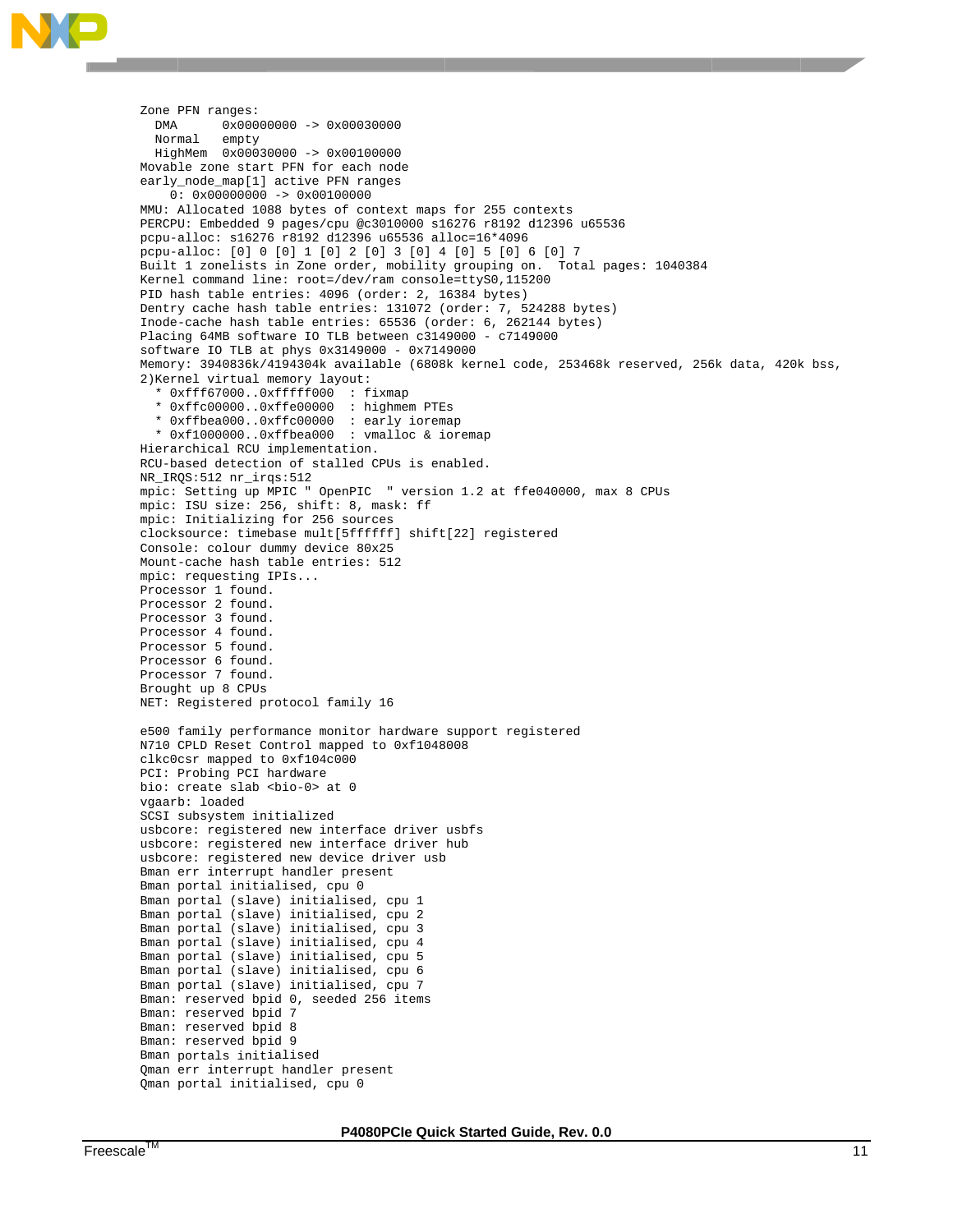

Qman portal (slave) initialised, cpu 1 Qman portal (slave) initialised, cpu 2 Qman portal (slave) initialised, cpu 3 Qman portal (slave) initialised, cpu 4 Qman portal (slave) initialised, cpu 5 Qman portal (slave) initialised, cpu 6 Qman portal (slave) initialised, cpu 7 Qman portals initialised Switching to clocksource timebase NET: Registered protocol family 2 IP route cache hash table entries: 32768 (order: 5, 131072 bytes) TCP established hash table entries: 131072 (order: 8, 1048576 bytes) TCP bind hash table entries: 65536 (order: 7, 524288 bytes) TCP: Hash tables configured (established 131072 bind 65536) TCP reno registered UDP hash table entries: 512 (order: 2, 16384 bytes) UDP-Lite hash table entries: 512 (order: 2, 16384 bytes) NET: Registered protocol family 1 RPC: Registered udp transport module. RPC: Registered tcp transport module. RPC: Registered tcp NFSv4.1 backchannel transport module. Trying to unpack rootfs image as initramfs... Freeing initrd memory: 18804k freed Setting Freescale static PAMU/IOMMU configuration Freescale PowerQUICC MII Bus: probed MII Addr 8 read PhyID 0x0 phy\_scan\_fixups phy\_scan\_fixups mdio\_bus mdio@ffe4e1120: /soc@ffe000000/fman@400000/mdio@e1120/p4080ds-mdio0 has invalid PHY addsmdio\_bus mdio@ffe4e1120: /soc@ffe000000/fman@400000/mdio@e1120/p4080ds-mdio1 has invalid PHY addsmdio\_bus mdio@ffe4e1120: /soc@ffe000000/fman@400000/mdio@e1120/p4080ds-mdio2 has invalid PHY addsmdio\_bus mdio@ffe4e1120: /soc@ffe000000/fman@400000/mdio@e1120/p4080ds-mdio3 has invalid PHY addsFreescale XGMAC MDIO Bus: probed mdio\_bus mdio: /soc@ffe000000/fman@400000/mdio@f1000/p4080ds-xmdio1 has invalid PHY address mdio\_bus mdio: /soc@ffe000000/fman@400000/mdio@f1000/p4080ds-xmdio3 has invalid PHY address Freescale P4080DS MDIO Bus: probed MII Addr 0 read PhyID 0x1410cc2 phy\_scan\_fixups phy\_scan\_fixups Freescale P4080DS MDIO Bus: probed MII Addr 1 read PhyID 0x3429081 phy\_scan\_fixups phy\_scan\_fixups Freescale P4080DS MDIO Bus: probed MII Addr 0 read PhyID 0x3429081 phy\_scan\_fixups phy scan fixups audit: initializing netlink socket (disabled) type=2000 audit(1.148:1): initialized highmem bounce pool size: 64 pages NTFS driver 2.1.29 [Flags: R/O]. JFFS2 version 2.2. (NAND) .. 2001-2006 Red Hat, Inc. msgmni has been set to 1205 alg: No test for cipher\_null (cipher\_null-generic) alg: No test for ecb(cipher\_null) (ecb-cipher\_null) alg: No test for digest\_null (digest\_null-generic) alg: No test for compress\_null (compress\_null-generic) alg: No test for stdrng (krng) io scheduler noop registered io scheduler deadline registered io scheduler cfq registered (default) Generic non-volatile memory driver v1.1 ePAPR hypervisor byte channel console driver ehv-bc: no hypervisor found Serial: 8250/16550 driver, 4 ports, IRQ sharing enabled serial8250.0: ttyS0 at MMIO 0xffellc500 (irq = 36) is a 16550A console [ttyS0] enabled, bootconsole disabled console [ttyS0] enabled, bootconsole disabled serial8250.0: ttyS1 at MMIO 0xffellc600 (irq = 36) is a 16550A serial8250.0: ttyS2 at MMIO 0xffelld500 (irq = 37) is a 16550A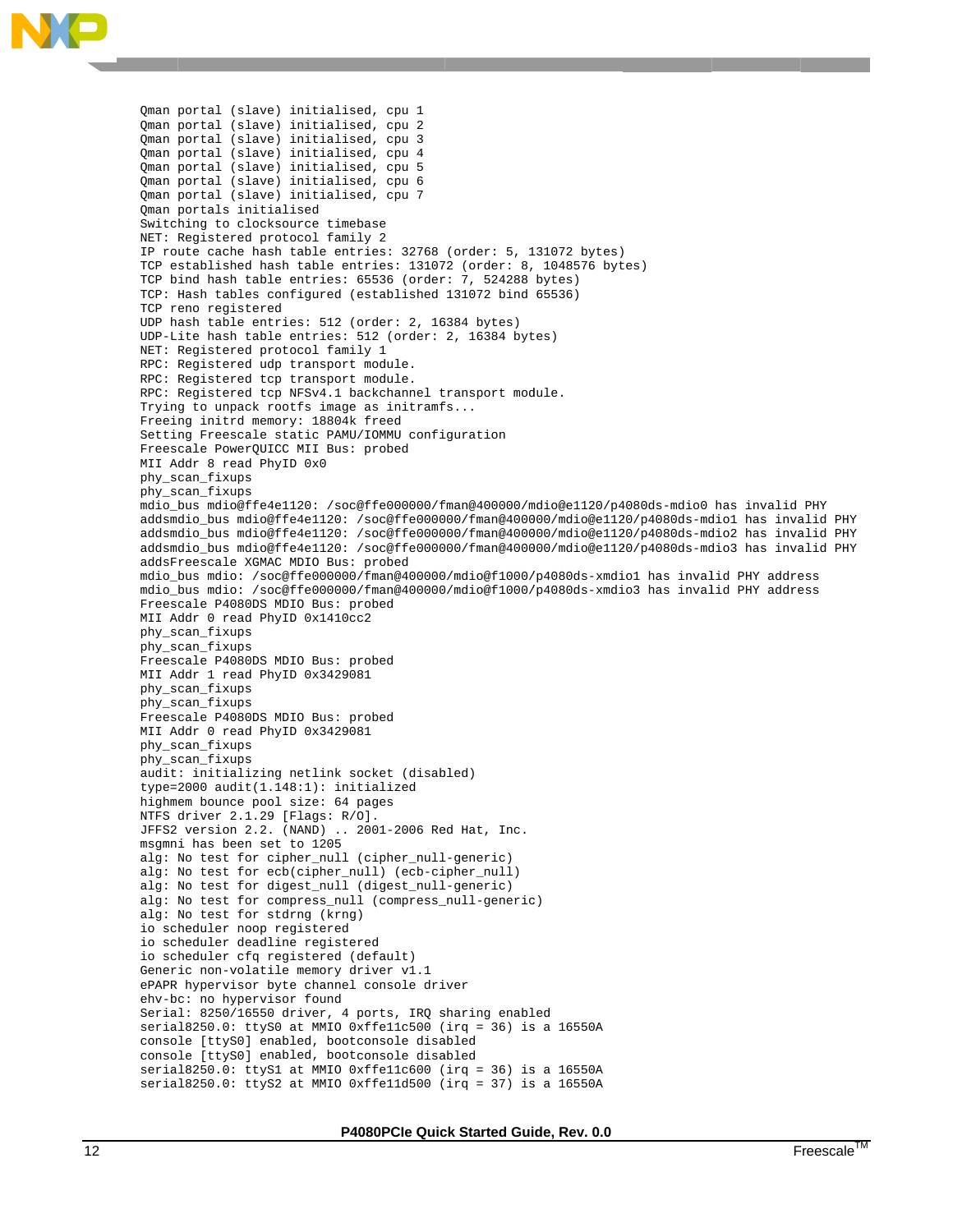

serial l8250.0: tty S3 at MMIO 0 xffe11d600 ( irq = 37) is s a 16550A brd: m module loade d loop: module load ed nbd: r registered d evice at maj or 43 Freesc cale hypervi sor manageme nt driver fsl-hv: no hypervisor found Freescale USDPAA shared memory driver st: Version 20081215, fixed bufsize 32768, s/g segs 256 fe8000 0000.flash: Found 1 x16 devices at 0 x0 in 16-bit t bank Amd/F Fujitsu Exte nded Query T able at 0x00 40 fe8000000.flash: CFI does not contain boot bank location. Assuming top. number r of CFI chi ps: 1 RedBoot partition parsing not available fsl\_espi ffe110000.spi: at 0xf11be000 (irq = 53) m25p80 0 spi32766.0 : s25sl12801 (16384 Kbyt tes) Creating 4 MTD partitions on "spi32766.0": 0x00000000000-0x000000100000 : "u-boot" 0x000000100000-0x0000006000000: "kernel" 0x0000 000600000-0x 000000700000 : "dtb" 0x000000700000-0x0000010000000 : "file system" MII Addr 0 read PhyID Oxffffffff MII Addr 1 read PhyID Oxffffffff MII Addr 2 read PhyID Oxffffffff MII Addr 3 read PhyID Oxffffffff MII Addr 4 read PhyID Oxffffffff MII Addr 5 read PhyID Oxffffffff MII Addr 6 read PhyID Oxffffffff MII Addr 7 read PhyID Oxffffffff MII Addr 8 read PhyID Oxffffffff MII Addr 9 read PhyID Oxffffffff MII Addr 10 read PhyID Oxffffffff MII Addr 11 read PhyID Oxffffffff MII Addr 12 read PhyID Oxffffffff MII Addr 13 read PhyID Oxffffffff MII Addr 14 read PhyID Oxffffffff MII Addr 15 read PhyID Oxffffffff MII Addr 16 read PhyID Oxffffffff MII Addr 17 read PhyID Oxffffffff MII Addr 18 read PhyID Oxffffffff MII Addr 19 read PhyID Oxffffffff MII Addr 20 read PhyID Oxffffffff MII Addr 21 read PhyID Oxffffffff MII Addr 22 read PhyID Oxffffffff MII Addr 23 read PhyID Oxffffffff MII Addr 24 read PhyID Oxffffffff MII Addr 25 read PhyID Oxffffffff MII Addr 26 read PhyID Oxffffffff MII Addr 27 read PhyID Oxffffffff MII Addr 28 read PhyID Oxffffffff MII Addr 29 read PhyID Oxffffffff MII Addr 30 read PhyID Oxffffffff MII Addr 31 read PhyID Oxffffffff Fixed MDIO Bus: p robed Intel(R) PRO/1000 Network Driver - version 7.3.21-k5-NAPI Copyright (c) 1999-2006 Intel Corporation. e1000e: Intel(R) PRO/1000 Network Driver - 1.0.2-k2 e1000e: Copyright (c) 1999 - 2009 Intel Corporation. cpu0/0: > WARNING (FM-PCD) [drivers/net/dpa/NetCommSw/Peripherals/FM/Pcd/fm\_kg.c:1644 KgConfig]: cpu0/0: numOfSchemes was defined 0 by user, re-defined by driver to FM\_PCD\_KG\_NUM\_OF\_SCHEMES cpu0/0 0: cpu0/0: > WARNING (FM-PCD) [drivers/net/dpa/NetCommSw/Peripherals/FM/Pcd/fm\_kg.c:1644 KgConfig]: cpu0/0: numOfSchemes was defined 0 by user, re-defined by driver to FM\_PCD\_KG\_NUM\_OF\_SCHEMES cpu0/0 0: Freesc cale FM modu le (Aug 16 2 011:10:41:35 5) cpu0/0 0: fsl\_mac: FSL FMan MAC API based d driver () mac\_probe, get phy config mac-ap pi.c init() mac-ap pi.c init() res64 0xffe4 e2000, remap p 0xf9384000 cpu0/0: fsl\_mac: ffe4e2000.ethernet: FMan dTSEC version: 0x08240101 cpu0/0 0: fsl\_mac: ffe4e2000.et hernet: FMan n MAC address s: 00:0c:bd:0 00:dc:32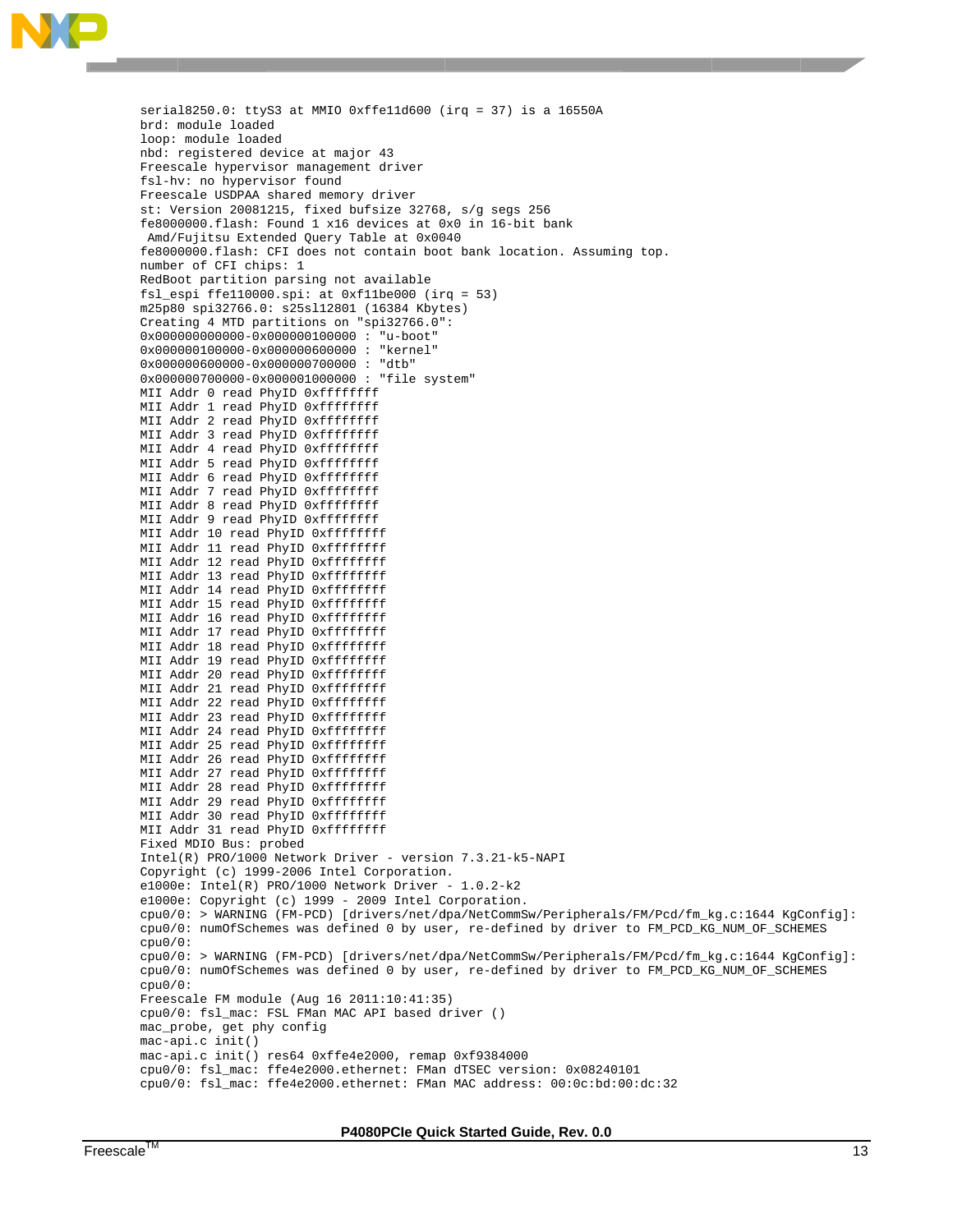setup\_ \_xgmac mac\_probe, get phy config mac-ap pi.c init() mac-ap pi.c init() res64 0xffe4 f0000, remap p 0xf9390000 Calling FM\_MAC\_ConfigResetOnInit cpu0/0 0: FmResetMa c 10G Mac re set cpu0/0: Applying 10G tx-ecc error workaround (FMAN11) ... cpu0/0 0: done. cpu0/0 0: fsl\_mac: ffe4f0000.et hernet: FMan n XGEC versio on: 0x0001032 2c cpu0/0: fsl\_mac: ffe4f0000.ethernet: FMan MAC address: 00:0c:bd:00:dc:33 setup\_ \_xgmac mac\_probe, get phy config mac-ap pi.c init() mac-ap pi.c init() res64 0xffe5 f0000, remap p 0xf93a8000 Calling FM\_MAC\_ConfigResetOnInit cpu0/0 0: FmResetMa c 10G Mac re set cpu0/0: Applying 10G tx-ecc error workaround (FMAN11) ... cpu0/0 0: done. cpu0/0: fsl\_mac: ffe5f0000.ethernet: FMan XGEC version: 0x0001032c cpu0/0 0: fsl\_mac: ffe5f0000.et hernet: FMan n MAC address s: 00:0c:bd:0 00:dc:34 cpu0/0 0: fsl\_dpa: FSL DPAA Eth hernet driver r () cpu0/0: fsl\_dpa: ethernet.27: dpaa\_eth.c:1744:dpa\_bp\_create() eth%d: Using private BM buffer pooscp pu0/0: Using dynamic RX QM frame que eues cpu0/0 0: Using dyn amic TX QM f frame queues cpu0/0 0: fsl\_oh: F SL FMan Offl ine Parsing port driver () ehci\_hcd: USB 2.0 'Enhanced' Host Controller (EHCI) Driver fsl-ehci fsl-ehci.0: Freescale On-Chip EHCI Host Controller fsl-ehci fsl-ehci.0: new USB bus registered, assigned bus number 1 fsl-eh hci fsl-ehci .0: irq 44, io base 0xff fe210000 fsl-eh hci fsl-ehci .0: USB 2.0 started, EHC CI 1.00 hub 1- -0:1.0: USB hub found hub 1- -0:1.0: 1 po rt detected fsl-ehci fsl-ehci.1: Freescale On-Chip EHCI Host Controller fsl-ehci fsl-ehci.1: new USB bus registered, assigned bus number 2 fsl-eh hci fsl-ehci .1: can't se tup fsl-eh hci fsl-ehci .1: USB bus 2 deregister red fsl-eh hci fsl-ehci .1: init fsl -ehci.1 fail l, -110 fsl-eh hci: probe o f fsl-ehci.1 failed with h error -110 ohci\_h hcd: USB 1.1 'Open' Host Controller (OHCI) Drive er Initializing USB Mass Storage driver... usbcore: registered new interface driver usb-storage USB Ma ass Storage support regi stered. rtc-ds3232 2-0068: rtc core: registered ds3232 as rtc0 adt746 61\_probe cal led adt746 61 2-004c: a dt7461 ADT74 61 found Thermal Device ADT7461 IRQ 16 was detected ADT746 61 Procfs se tup successf ful EDAC M MC: Ver: 2.1 .0 Aug 16 20 11 Freescale(R) MPC85xx EDAC driver, (C) 2006 Montavista Software EDAC PCIO: Giving out device to module 'MPC85xx\_edac' controller 'mpc85xx\_pci\_err': DEV 'ffe2000)MPC85xx\_edac acquired irq 17 for PCI Err MPC85xx\_edac PCI err registered sdhci: Secure Digital Host Controller Interface driver sdhci: : Copyright( c) Pierre Os sman mmc0: SDHCI controller on ffe114000.sdhc [ffe114000.sdhc] using DMA caam f ffe300000.cr ypto: device ID = 0x0a10 020000000000 caam f ffe300000.cr ypto: job ri ngs = 4, qi = 1 caam ffe300000.crypto: device ID = 0x0a10020000000000<br>caam ffe300000.crypto: job rings = 4, qi = 1<br>alg: No test for authenc(hmac(shal),cbc(aes)) (authenc-hmac-shal-cbc-aes-caam) caam ffe300000.crypto: authenc-hmac-shal-cbc-aes-caam caam ffe300000.crypto: authenc-hmac-shal-cbc-aes-caam<br>alg: No test for authenc(hmac(sha256),cbc(aes)) (authenc-hmac-sha256-cbc-aes-caam) caam ffe300000.crypto: authenc-hmac-sha256-cbc-aes-caam alg: No test for authenc(hmac(shal),cbc(des3\_ede)) (authenc-hmac-shal-cbc-des3\_ede-caam) caam ffe300000.crypto: authenc-hmac-shal-cbc-des3\_ede-caam alg: No test for authenc(hmac(sha256),cbc(des3\_ede)) (authenc-hmac-sha256-cbc-des3\_ede-caam) caam ffe300000.crypto: authenc-hmac-sha256-cbc-des3\_ede-caam alg: No test for authenc(hmac(shal), cbc(des)) (authenc-hmac-shal-cbc-des-caam) caam ffe300000.crypto: authenc-hmac-shal-cbc-des-caam caam ffe300000.crypto: authenc-hmac-shal-cbc-des-caam<br>alg: No test for authenc(hmac(sha256),cbc(des)) (authenc-hmac-sha256-cbc-des-caam) caam f ffe300000.cr ypto: authen nc-hmac-sha25 56-cbc-des-ca aam fsl-pm me ffe316000 .pme: ver: 0 x00100201

**P4 4080PCIe Quic ck Started Gui de, Rev. 0.0**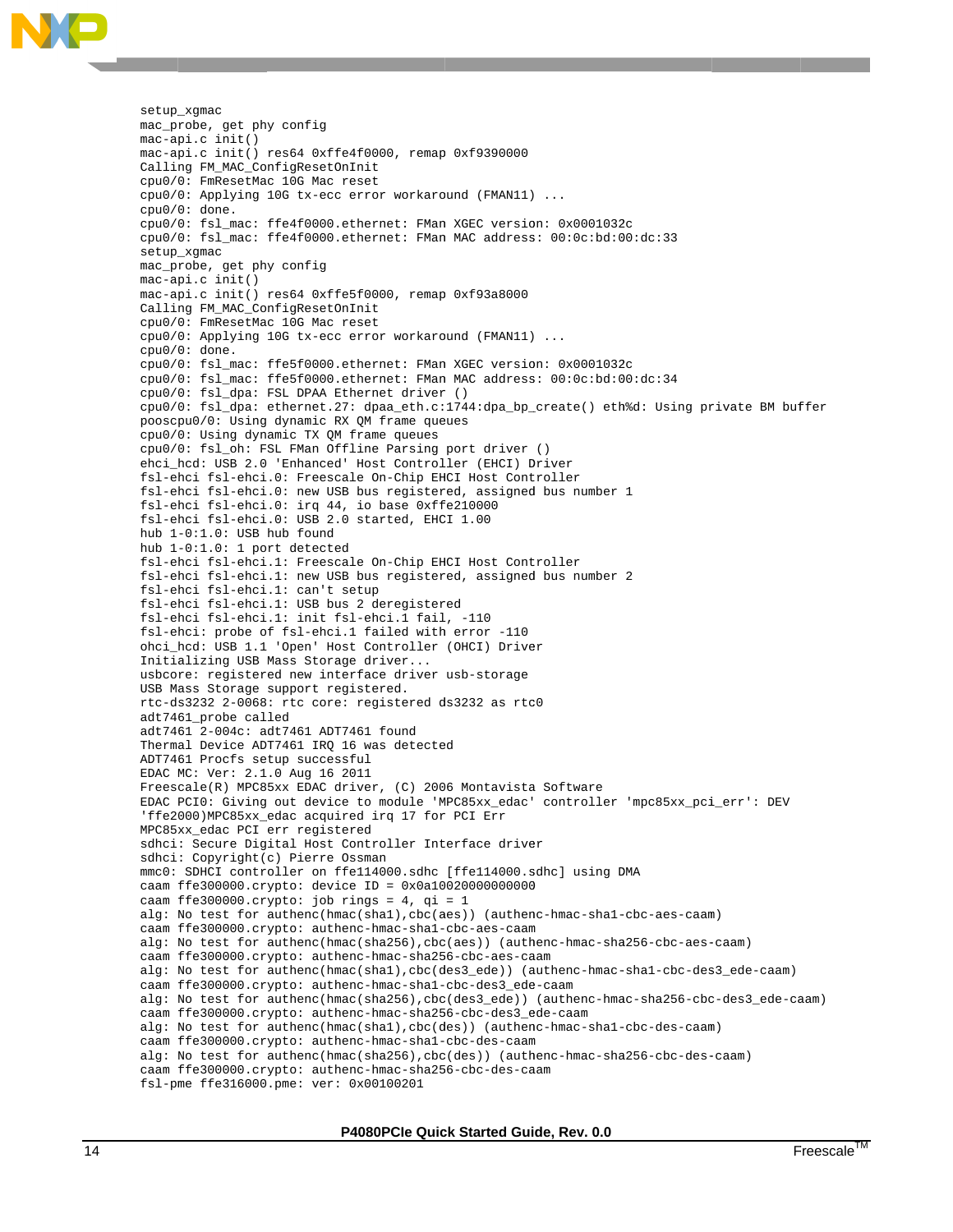

sample\_db: starting pme2 sample DB initialisation sample\_db: db for pme ver 2.1 or greater sample\_db: pme2 sample DB initialised Freescale pme2 db driver Freescale pme2 scan driver fsl-pme2-scan: device pme\_scan registered IPv4 over IPv4 tunneling driver GRE over IPv4 tunneling driver TCP cubic registered Initializing XFRM netlink socket NET: Registered protocol family 10 IPv6 over IPv4 tunneling driver NET: Registered protocol family 17 NET: Registered protocol family 15 rtc-ds3232 2-0068: setting system clock to 2011-09-10 14:33:54 UTC (1315665234) Freeing unused kernel memory: 256k init Mounting /proc and /sys Starting the hotplug events dispatcher udevd Synthesizing initial hotplug events mmc0: new high speed SD card at address 0002 mmcblk0: mmc0:0002 00000 1.86 GiB mmcblk0: p1 Setting the hostname to p4080 Mounting filesystems Starting syslogd and klogd Running sysctl Setting up networking on loopback device: Warning: no IPADDR is set, please set this from the ltib config screen, or directly in /etc/rc.d/rc.conf. IP address setup bypassed Starting inetd: Starting the port mapper: Starting the dropbear ssh server: Starting the boa webserver: Welcome to the LTIB Embedded Linux Environment !!!!!! WARNING !!!!!!!! The default password for the root account is: root please change this password using the 'passwd' command and then edit this message (/etc/issue) to remove this message

p4080 login:

Login to Linux with the userid "root" and password "root" should be used to log into the P4080PCIe board.

p4080 login: root Password: root  $[root@p4080 /root]$ #

### **Reset the P4080PCIe board**

The P4080PCIe's CPLD supports reset to current bank or alternate memory bank. Software Reset:

In u-boot prompt, issue "n710\_cpld" or "n710\_cpld altbank" to reset the P4080PCIe board.

Hardware Reset:

Power On Reset (PORST) is map to JP2. One can reset the P4080PCIe board by shorting the jumper J2.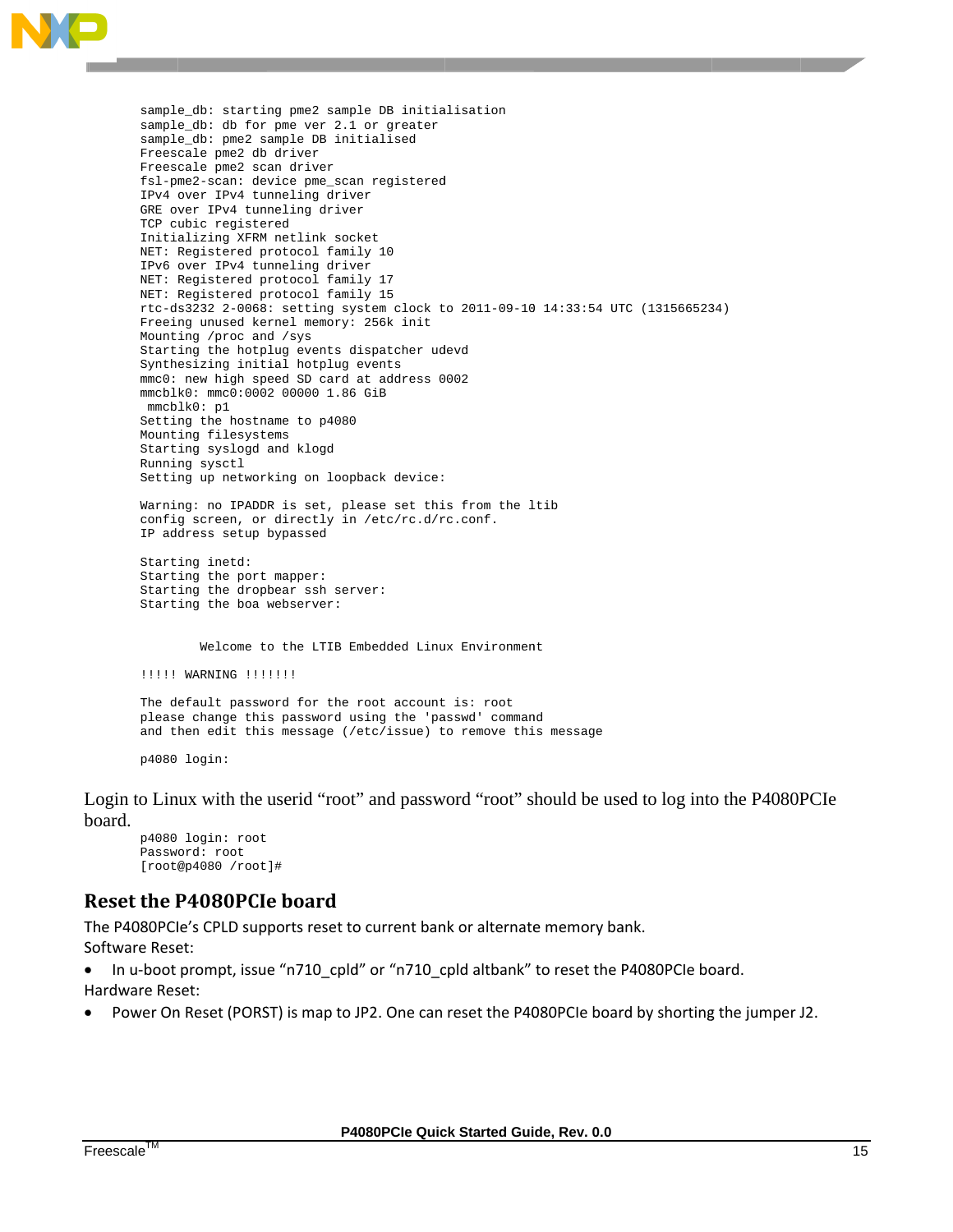

# **8 Revision History**

| Rev. | Date    | Substantive Changes(s) |
|------|---------|------------------------|
| 0.0  | 10/2011 | Initial release.       |

Table 10. Document Revision History